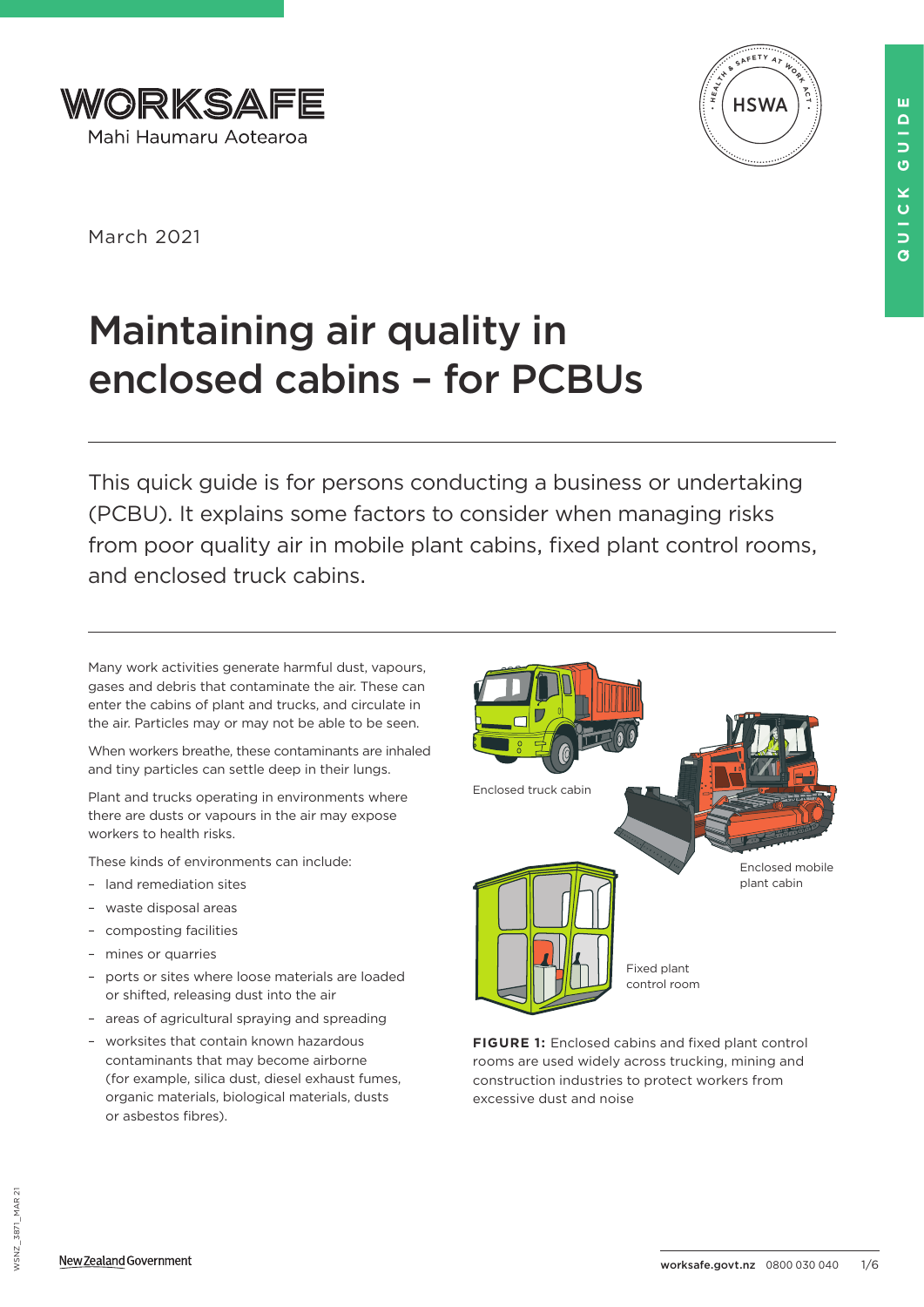## **How can poor quality air affect workers?**

The following are health risks of breathing poor quality air.

- Exposure to poor quality air over a long period of time can lead to lung illness. Lung conditions include wheezing, asthma, allergic inflammation, bronchitis, pneumonia, emphysema and chronic obstructive pulmonary disease (COPD).
- Diesel engine exhaust exposure is a known cause of lung cancer.
- Carbon monoxide and nitrogen dioxide are combustion engine exhaust gases that can build up in enclosed spaces (for example, mines or tunnels). Exposure to [carbon monoxide](https://worksafe.govt.nz/assets/dmsassets/zero/917WKS-6-clean-air-carbon-monoxide-invisible-and-deadly.pdf) can be fatal, and exposure to nitrogen dioxide can cause lung disease.
- Exposure to [pesticides and herbicides](https://www.worksafe.govt.nz/topic-and-industry/agriculture/chemicals-and-fuels-on-farms/working-safely-with-chemicals-and-fuels-on-farms/) can cause skin rashes, asthma and long-term damage to your nervous system. The most poisonous chemicals can cause unconsciousness and even heart failure. Some farm chemicals may cause cancer.
- [Silica dust](https://worksafe.govt.nz/topic-and-industry/dust/silica-dust-in-the-workplace) exposure is a known cause of lung cancer and silicosis.
- Materials containing [asbestos](https://worksafe.govt.nz/topic-and-industry/asbestos/working-with-asbestos/what-you-should-know-about-working-with-asbestos/) can release hazardous fibres when disturbed, which can cause lung disease or cancer.
- Bagged or bulk organic material such as garden soil, compost, mulch or potting mix may contain fungi or bacteria. *Legionella* bacteria commonly found in compost causes a type of pneumonia called [Legionnaires' disease](https://worksafe.govt.nz/topic-and-industry/legionnaires-disease/legionnaires-disease-and-legionellosis)
- Poor quality air can cause general discomfort, fatigue or distraction. This can reduce workers' ability to perform work safely and effectively.



**FIGURE 2:** When workers breathe, contaminants are inhaled and tiny particles can settle deep in their lungs

## **Keeping workers safe**

## You have a duty to manage work-related health risks

As a PCBU you must ensure so far as reasonably practicable the health and safety of workers, and that others are not put at risk from your work. You must eliminate risks so far as is reasonably practicable, and where this is not possible, you must minimise the risks so far as reasonably practicable.

You must ensure, so far as is reasonably practicable, that you monitor workplace conditions for the purposes of preventing illness. Depending on your circumstances, this may include exposure monitoring or health monitoring. You should engage with workers, and talk to a suitably qualified, trained and experienced health and safety professional to confirm if monitoring is appropriate or required for you (and if so, what type).

For more information, see our guidance: [Primary duty of care](https://worksafe.govt.nz/managing-health-and-safety/getting-started/understanding-the-law/primary-duty-of-care/what-is-the-primary-duty-of-care/)

## Involve workers in decisions about their health and safety at work

You must, so far as is reasonably practicable, engage with workers on health and safety matters that directly affect them.

So far as reasonably practicable, involve your workers when selecting equipment or coming up with solutions. Get their views, ask them what they think the risks are from poor air quality, and what procedures, equipment and facilities they think are needed to make it safe. Provide opportunities for them to have a say about health and safety matters, to make improvement suggestions, or to raise concerns. Consider their views when decisions are being made.

For more information and detail, see our guidance: [Worker engagement and participation](https://worksafe.govt.nz/managing-health-and-safety/businesses/worker-engagement-and-participation/)

# Support and train your workers in the benefits of good air quality

Train and support your workers to understand the importance of good quality air and climate control, why control measures may be needed, and how to operate and maintain their equipment.

For more information, see our guidance: [Training and](https://worksafe.govt.nz/managing-health-and-safety/businesses/general-requirements-for-workplaces/providing-information-training-instruction-or-supervision-for-workers/)  [supervision for workers](https://worksafe.govt.nz/managing-health-and-safety/businesses/general-requirements-for-workplaces/providing-information-training-instruction-or-supervision-for-workers/)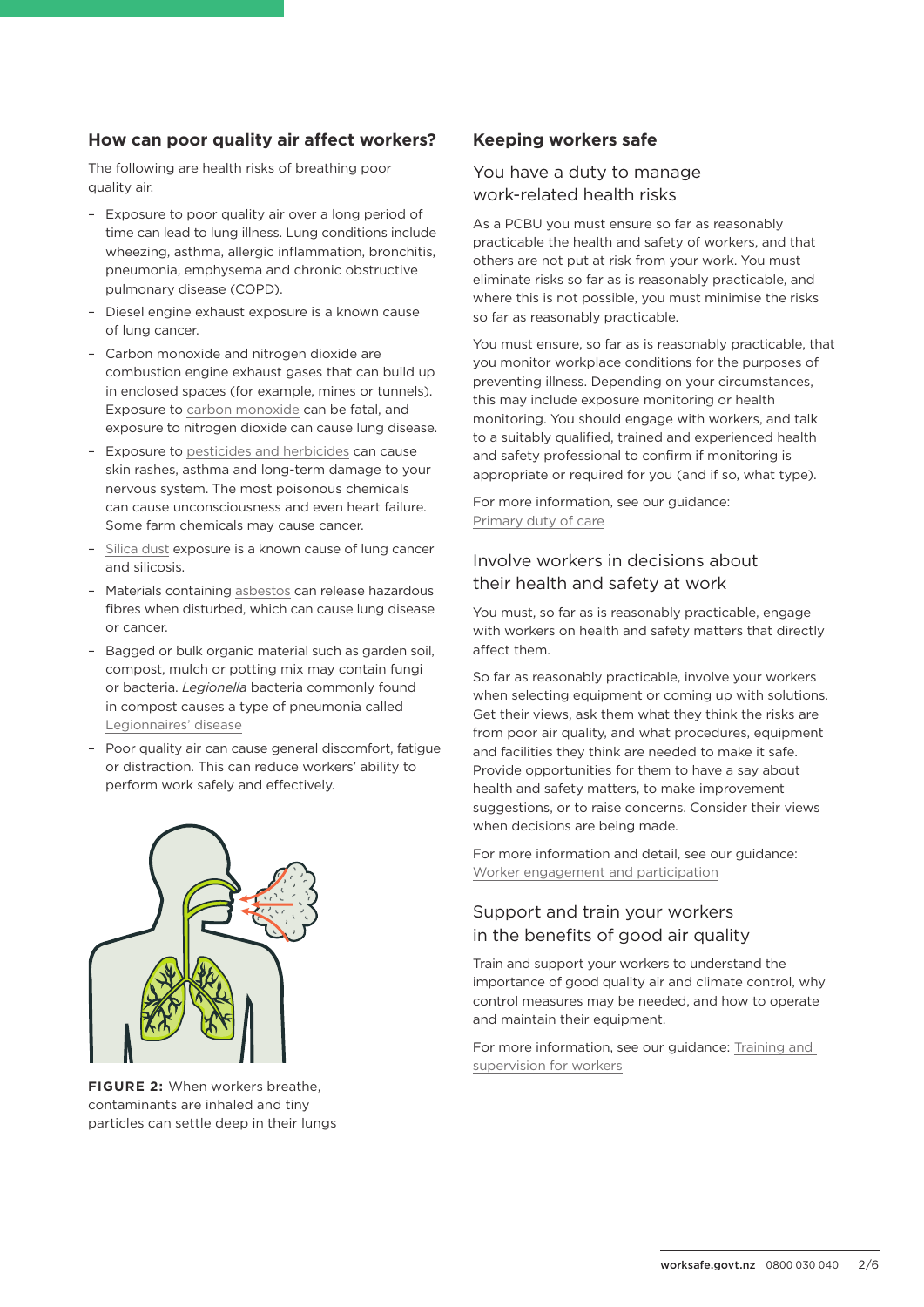## **How can you tell if your workers are being exposed to poor quality air?**

Signs of poor quality air inside the cab include:

- significant dust build up around vents, on floors or on seats inside the cab
- unpleasant odours
- mildew or mould build up
- high humidity
- workers feeling unwell during or after working in the cab.

#### Exposure monitoring

The air inside the enclosed cab can be tested using exposure monitoring. Exposure monitoring allows you to measure what the air quality is like inside the cab, identify which control measures need to be applied, or check whether the measures you have put in place are working.

To check whether monitoring is appropriate or required for your situation, talk to a suitably qualified, trained and experienced health and safety professional.

For more information on exposure monitoring, see our guidance: [Work related health – monitoring](https://www.worksafe.govt.nz/topic-and-industry/work-related-health/monitoring)

For a register of health and safety professionals, see: <https://register.hasanz.org.nz>

If your workers are at risk from poor air quality, control measures should be in place to eliminate or minimise their exposure (see next section).

# **Managing risk**

Eliminating the risk by getting rid of the source of harm is always the most effective option. If elimination is not reasonably practicable, then you must minimise the risk so far as is reasonably practicable.

When deciding what is reasonably practicable for your situation, consider:

- what possible actions can be taken to ensure health and safety
- of these possible actions, at a particular time, what is reasonable to do.

For more information, see our guidance [How to manage](https://worksafe.govt.nz/managing-health-and-safety/managing-risks/how-to-manage-work-risks)  [work risks](https://worksafe.govt.nz/managing-health-and-safety/managing-risks/how-to-manage-work-risks) and [Reasonably practicable](https://worksafe.govt.nz/dmsdocument/848-reasonably-practicable)

#### Working with other PCBUs to manage risks

More than one PCBU can have a duty in relation to the same matter. These PCBUs have overlapping duties – this means that the duties are shared between them.

Duties regularly overlap:

- in a shared workplace (for example, a building site or a port) where more than one business has control and influence over the work on site
- in a contracting chain, where contractors and subcontractors provide services to a head contractor or client and do not necessarily share the same workplace.

A PCBU must, so far as is reasonably practicable, consult, cooperate and coordinate activities with all other PCBUs they share duties with so that all PCBUs can meet their joint responsibilities.

A PCBU cannot transfer or contract out of their duties, or pass liability to another person.

However a PCBU can make an agreement with another PCBU to fulfil specific duties. Even if this occurs, all PCBUs are still responsible for meeting their legal duties.

For more information, see our guidance: [Overlapping duties](https://worksafe.govt.nz/dmsdocument/851-overlapping-duties)

## **Control measures**

The following control measures will help to minimise the health risks of poor quality air. Choose measures that are appropriate for your circumstances, and are reasonably practicable.

## Minimise airborne dust in the worksite

By putting in place site management controls, airborne dust and contaminants in the worksite can be minimised. This will reduce the health risks to all workers and visitors.

Where reasonably practicable, the following control measures can be used:

- seal high traffic roads
- regularly apply water to supress dust
- minimise movement and speed of vehicles.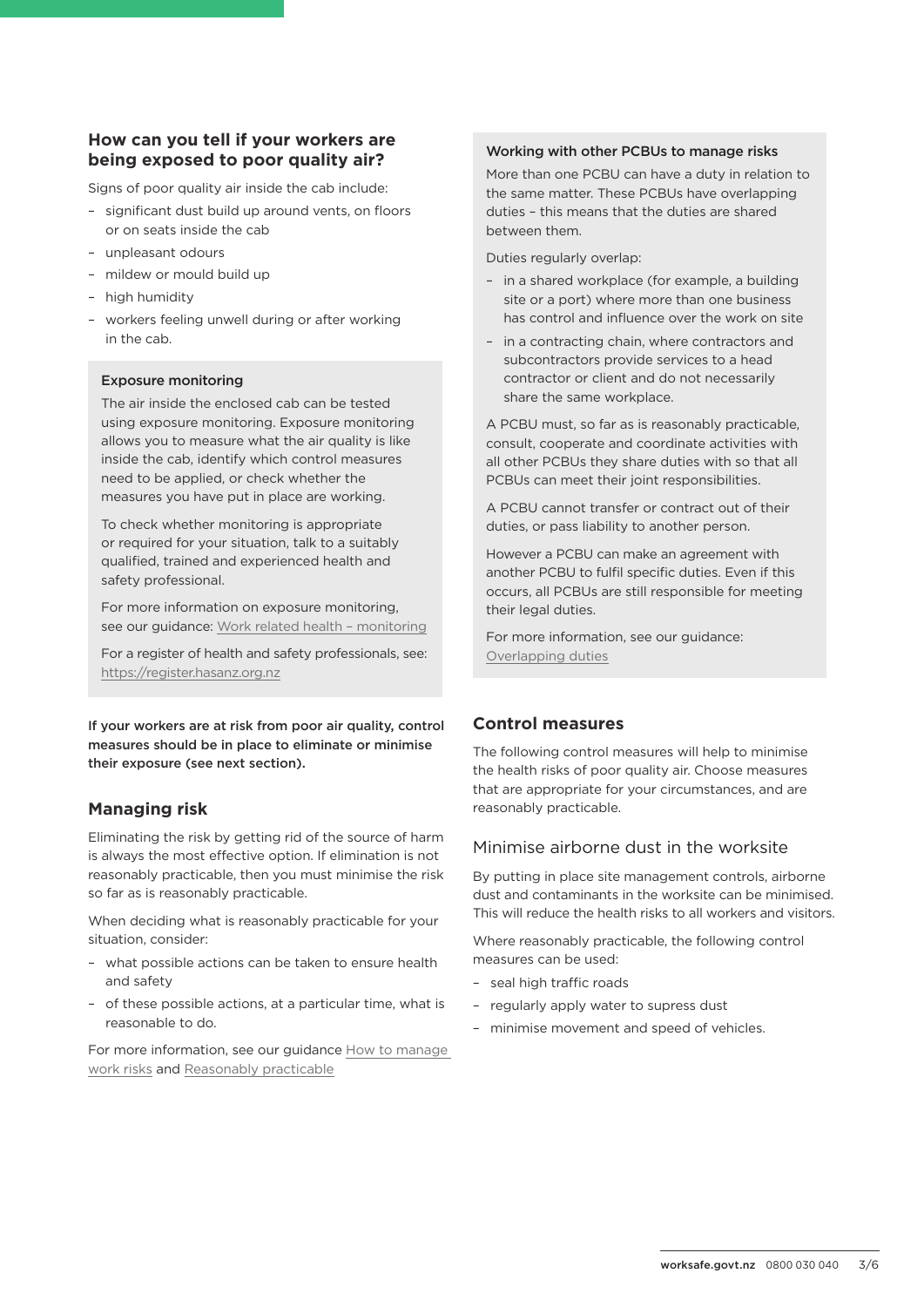## Minimise dust in the enclosed cabin

Where site management controls to supress dust have not been sufficient to minimise the health risks, the following control measures can be considered:

#### **1** Provide a HVAC system

#### How do HVAC systems work?

Heating, ventilation and air conditioning (HVAC) systems work by passing air from outside the cabin through an air intake filter. Clean, climate controlled air is provided into the sealed cabin.

Some systems filter air from inside the cabin through a second recirculation filter. This process removes contaminants that may have entered the cabin such as on the boots of the worker or when the doors open.

HVAC systems have the following benefits:

- incoming air is filtered and particles are removed and reduced
- the incoming air creates a positive pressure within the cabin that keeps outside dust from entering
- workers can operate at comfortable temperature levels and avoid opening windows to get cool air.



Provide HVAC in the vehicle cabin or control room, or when the time comes to buy a replacement, consider getting one that has HVAC. HVAC can also be retrofitted to existing vehicles or plant.

If you already have an HVAC system, consider upgrading it. This could include:

- upgrading the original HVAC system filters to filter out smaller particles
- installing an aftermarket cabin air filtration system with High Efficiency Particulate Filter (HEPA) for removal of small particulates, or a carbon filter for removal of gases and vapours.

Seek advice from the HVAC manufacturers or a specialist to ensure the appropriate systems are selected and correctly installed.

If you are spraying insecticides or herbicides check the products safety data sheet, or talk with the supplier to determine the correct filter needed in the HVAC system. Some products will require the use of a filter with activated carbon.

#### **2** Inspect and maintain filters

Filters work by passing air through a media that catches particles. A clogged or damaged filter will lessen the effectiveness of the system. Regularly inspect and replace cabin air filters. If there are air intake and cabin recirculation filters, maintain both. Follow the manufacturer's guidelines.

Consider replacing filters instead of blowing or banging them out. These methods do not fully clean the filter and can cause damage.

**3** Inspect and maintain seals

Regularly inspect and maintain door and window seals and latches to ensure the integrity of the cabin seal. Any gaps will let unfiltered air into the cab and work against a positive cabin pressure. Consider using smoke testing and pressure testing to find leaks that need to be repaired.

#### **4** Provide radio communication and consider using electronic load dockets

Provide radio communication devices so workers do not need to open the cab window or doors to communicate. Consider using electronic load systems instead of paper dockets. This will reduce the number of times doors and windows need to be opened to hand over paper dockets.

#### **5** Keep cabins clean, inside and out

Engage with workers to establish good housekeeping practices that include:

- cleaning the inside of the vehicle cabin or control room regularly. Remove dust that has settled on the seats and floor as it can easily vibrate loose and recirculate
- cleaning the outside of the vehicle or control room regularly. Dust that has settled can easily dislodge and become airborne again
- periodically cleaning inside the fan housings where dust can settle over time. Build up could be blown directly at the operator if fan settings are increased.

Provide cleaning equipment and processes for workers to use.

- Consider providing a HEPA filtered vacuum cleaner as it will help reduce dust being recirculated during cleaning.
- Consider providing removable scooped rubber floor mats that can be lifted out of the cab and cleaned to remove mud or dust build up.
- Consider providing a low-pressure hose with a gentle spray to remove any dust that lands on the vehicle. Low pressure spray minimises the risk of the dust being lifted in the hose mist and inhaled.
- Consider using disinfectant for cleaning surfaces inside the cabin.

Avoid using compressed air for cleaning.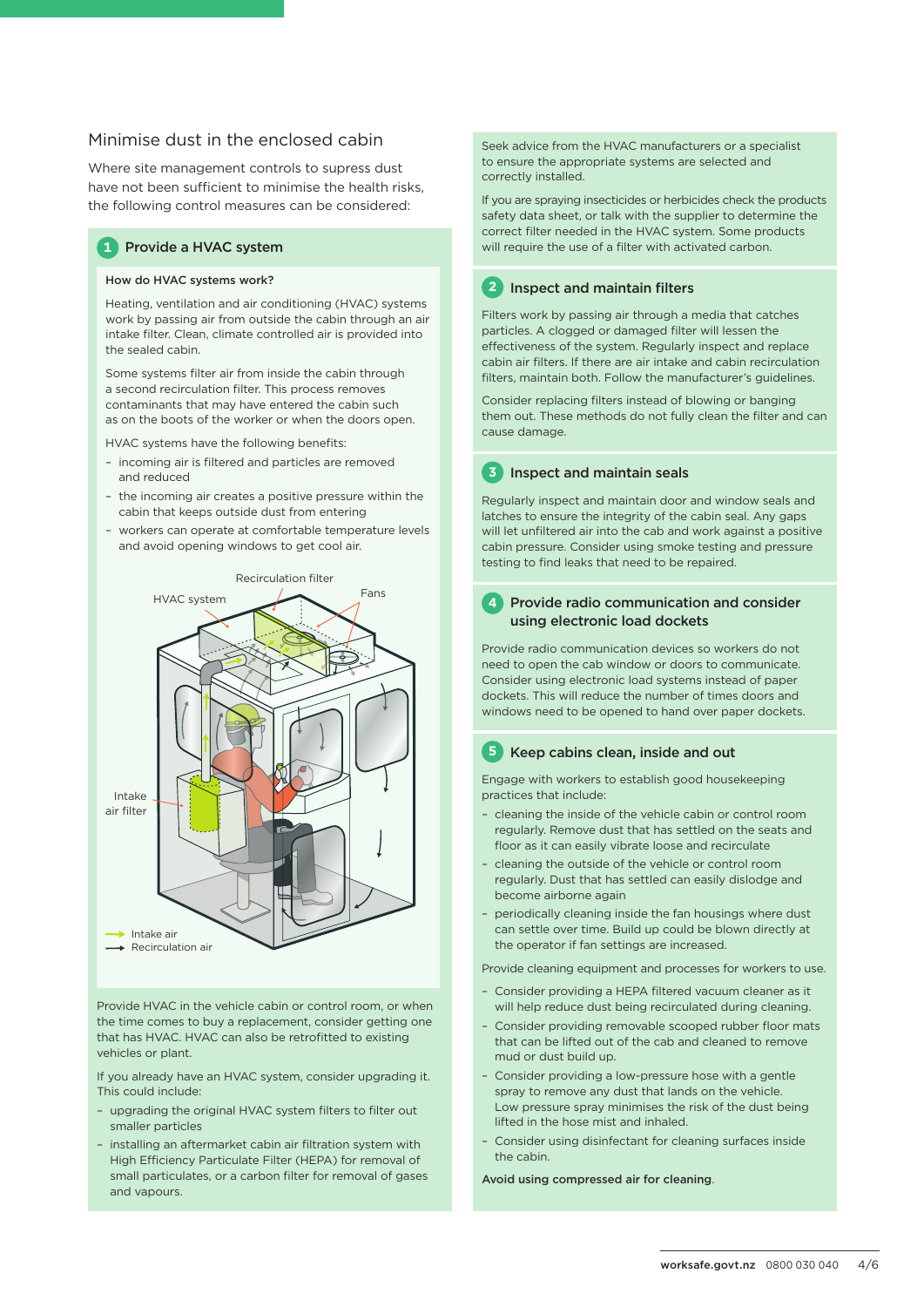#### **6** Provide a way for workers to remove mud from boots and clothing

Provide a way for workers to remove mud and debris from footwear or clothing before entering the cab or control room.

#### **7** Maintain vehicle engine. Consider upgrading plant to one that has lower emissions

Regularly maintain the vehicle engine to ensure it operates at optimal performance. This will reduce the exhaust fumes being created in the work area.

Consider upgrading to plant with a more efficient and lower emission engine.

#### **8** Provide safe parking zones away from other activities

Consider providing safe parking zones for vehicles to wait away from areas with airborne contaminants (for example, upwind of organic material loading areas, or outside of enclosed spaces or tunnels where fumes exist).

Consider providing powered truck stops, or separate power units for plant. Where appropriate, encourage drivers who wait in their vehicles to stop their engine rather than leaving it to idle, to reduce exhaust fumes.

## **9** Provide facilities for workers

You must ensure, so far as is reasonably practicable, adequate facilities are provided for workers. Facilities include toilets, drinking water, hand-washing facilities, and eating and break facilities. Ideally these facilities should be away from their cab and work activities.

Agree with other PCBUs onsite how these will be provided for workers.

## Minimising risk for worksites that contain hazardous contaminants

There are **additional** control measures to consider if your worksite has a risk of exposure to hazardous contaminants. Example environments are land remediation sites, mines, quarries, waste disposal areas, or sites where there is airborne silica dust, diesel exhaust fumes, *Legionella* bacteria or asbestos fibres.

Advice should be sought from a specialist to ensure the appropriate systems are selected and correctly installed.

Work at contaminated sites being remediated will likely have further control measures in place to decontaminate vehicles and plant in order to minimise the risk of cross contamination. It is expected that they will have an approved control plan in place, for example, an [Asbestos removal control plan](http://www.worksafe.govt.nz/topic-and-industry/asbestos/asbestos-management-plans/)

#### **10** Install cabin pressure display units

Installing a cabin pressure display unit allows monitoring of pressure inside the cabin. This can help to make sure the pressure stays constant and positive. Alarms can be set on the units to alert workers if the cabin pressure drops below recommended levels.

When cabin pressure levels drop and are no longer positive (higher pressure than the air outside) this is usually because there are holes in the cabin or splits in the seals. This means unfiltered air from outside can enter the cabin. Consider using smoke testing to find leaks that need to be repaired.

## **11** Install recirculation air filtration systems

Consider installing recirculation air filtration systems to work with the HVAC and remove hazardous contaminants that may have been carried into the cabin.

#### **12** Install double door systems in control rooms

Look at the design of entrances and exits to fixed plant control rooms, and consider installing a double door system to maintain air pressure in the room.